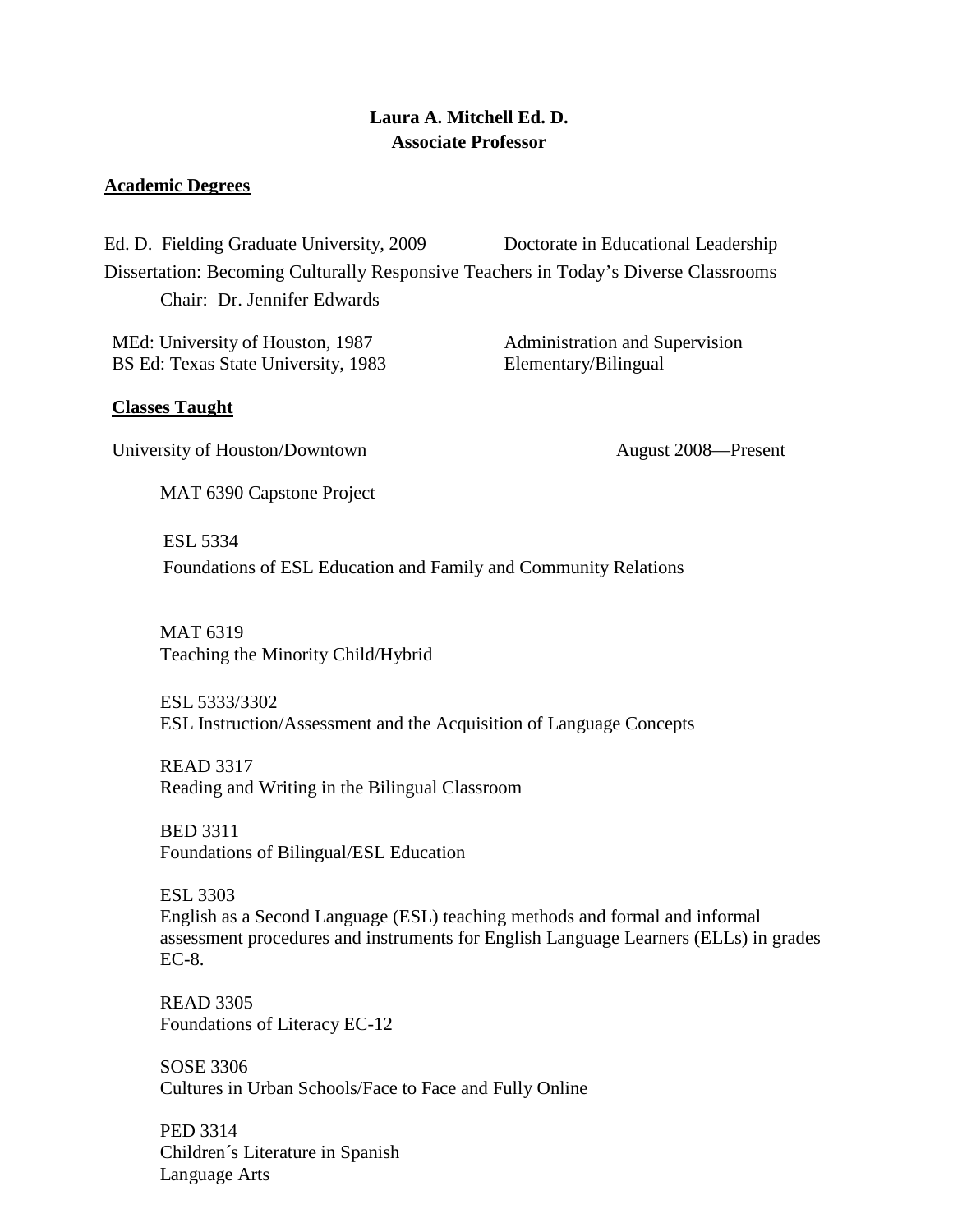BED 4301

Teaching Language Arts and Reading in Spanish: Field-based course that applies language arts and reading techniques in Spanish through interaction with urban students and teachers in a bilingual classroom.

READ 4306/ In Partner School Settings Literacy Curriculum Resources, Methods, and Assessment in Bilingual/ESL

PED 4380 Field Experience Course for PD1

PED 4381 Field Experience Course for PD2

### **Publications**

### **Books**

Mitchell, L. A. (In Press**).** *Opening Minds, Shifting Perspectives, and Transforming Lives: Weaving Culture, Language, and Identity Stories into the Fabric of our Lives*

Lanham, MD: Lexington Books.

Mitchell, L. A. (2016). *Becoming culturally responsive teachers: A journey described by preservice teachers and how they became culturally responsive teachers in today's classrooms.* Champaign, IL: Common Ground Publishing.

### **Edited Book Chapters**

- Cohen, M., Mitchell, L., Pohl, B., White, S., Dalton, C., (2018) Technology to the Rescue: Helping English Language Learners Advance in English Proficiency and in Content Knowledge. In Nath, J. L., & Chen, I. *Technology in the classroom: For now, and the future*. Dubuque, IA: Kendall Hunt Publishing Company. (2<sup>nd</sup> Edition).
- Mitchell, L. A., Boersma, E., & Tilton, W. (2016). Writing Your Journal Article in 12 Weeks: An Invitational Academic Writing Workshop in an EFL Context. In J. Edwards and S. Gregory (Eds.). *Invitational Education and Practice in Higher Education: An International Perspective*. (pp. 105-121) Lanham, MD: Lexington Books.
- Burnett, C. and Mitchell, L. A. (2015). Transformative Learning: Preservice Teachers Becoming Reflective Practitioners through the Utilization of Technology Tools. In Nath, J. L., & Chen, I. *Technology in the classroom: For now and the future*. Dubuque, IA: Kendall Hunt Publishing Company.
- Mitchell, L. A., Nath, J., & Cohen, M. (2014). When a professional development school program becomes unsustainable: Trying to keep the best of both worlds. In J. Ferrera, J. Nath, and I. Guaderrama, (Eds,), *Creating Visions for University/School Partnerships: A volume in professional development school research.* (pp.105-128). Information Age Publishing.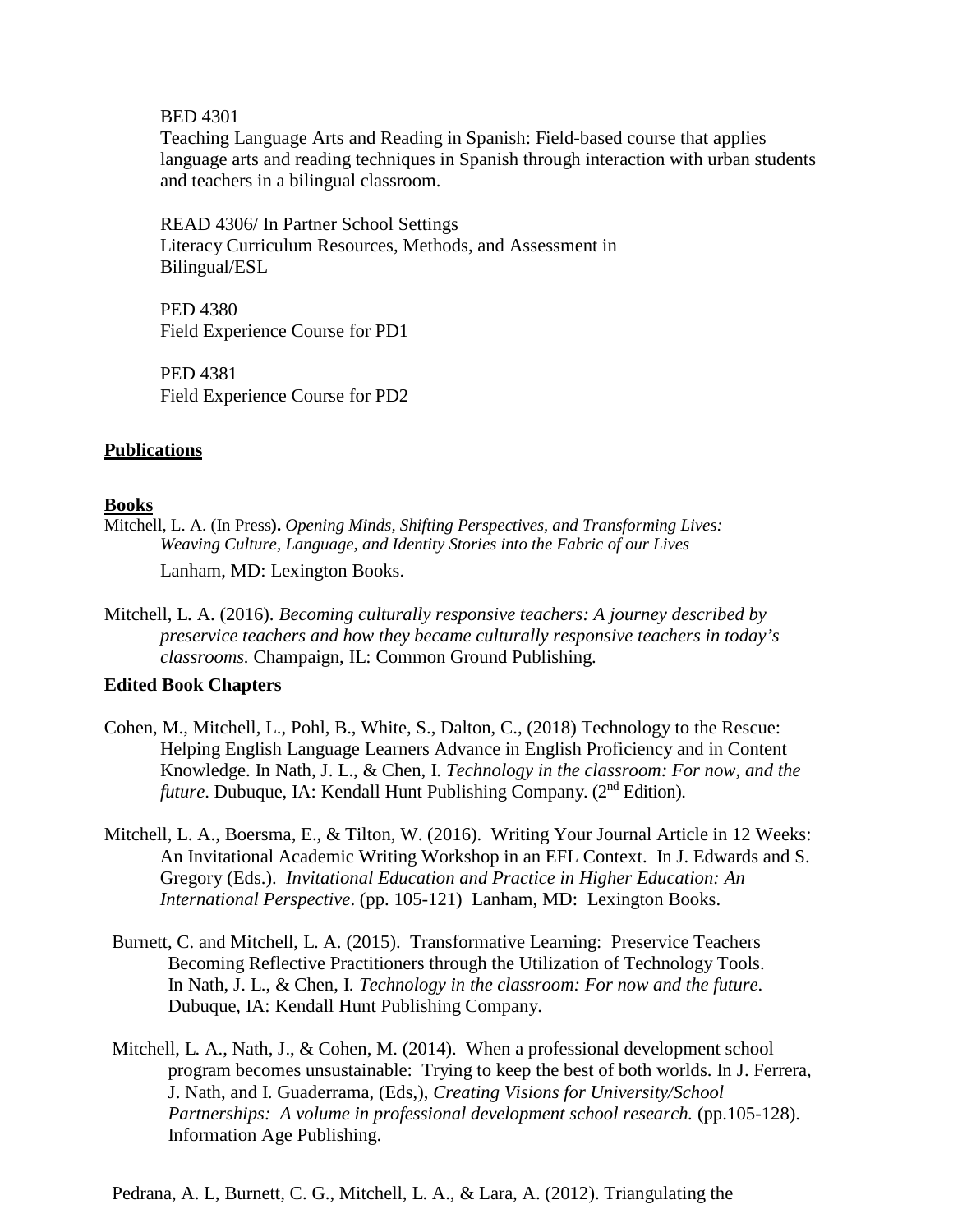Theory-Practice connection: Explicit linkage between personal experiences, field based experiences, and certification requirements in a satellite program for bilingual education teacher candidates. In D. J. Flinders & P. B Uhrmacher (Eds.), *Curriculum and Teaching Dialogue*, Vol. 13, 1&2 (pp. 109-125). American Association for Teaching & Curriculum.

Edwards, J., Ellison, J., & Mitchell, L. A., Thiru, Y. (2003). Cognitive Coaching: Online benefits and challenges. In J. Ellison & C. Hayes (Eds.), *Cognitive coaching: Weaving threads of learning and change into the culture of an organization*. (pp. 99- 106). Norwood, MA: Christopher-Gordon.

### **Peer Reviewed Journals**

- Mitchell, L., Miller, D. M., & Dalton, C. (2016). Finding Latino/a voices in the storytelling process: Preservice teachers tell their stories in digital narratives. *Journal of Family Strengths*, 17(1), Article 7. http://digitalcommons.library.tmc.edu/jfs/vol16/iss1/7
- Mitchell, L. A. (2015). Intentionally Creating a Cultural Identity and Culturally Responsive Teaching Practice Workshop. *The International Journal of Diversity in Education.* 15(4), 1-12.
- Mitchell, L. A. & Nath, J. (2013*). Developing Self-Efficacy in an Urban Education Program*. International Journal for Case Method and Research Application. 13: 3, 159-167.
- Mitchell, L. A. (2010). [Review of the book *Inviting students to learn: 100 tips for talking effectively with your students]*. Journal of Invitational Theory and Practice, 16; 114.
- Adams, L. (Mitchell, L. A.), Avila, L., Cochrane, L., & Curtin, P. (1994). A quiet revolution in teacher training. *Educational Leadership, 51*(7), 77-81.

### **Proceedings**

- Mitchell, L.A. & Burnett, C. (2015). Teacher educators respond to the social and emotional needs of their students in urban schools. Paper presented at the European Education Research Association Conference, Budapest, Hungary, July15, 2015.
- Mitchell, L. A., Dalton, C., & Gutierrez-Ramirez, E. (2013). *Futuros profesores conectan el desarrollo de la alfabetización a las necesidades socioculturales de sus futuros alumnos utilizando historias digitales.* Paper presented at the XII Congreso Latinoamericano para el Desarrolar de Lectura y la escritura. Puebla, Mexico.

### **Presentations**

- Mitchell, L. A. (2017). Oaxaca Project: Exploring What Works In Mexican Indigenous Schools. Paper will be presented at the Diversity in Organizations, Communities  $\&$ Nations, Toronto, Ontario, Canada. July 27, 2017.
- Mitchell, L. A. & Briones, Norma (2017). Read Aloud Project: Reading to Children in Community Service. Presented at the Teaching and Learning Symposium, University of Houston-Downtown. Houston, Texas, April 11, 2017.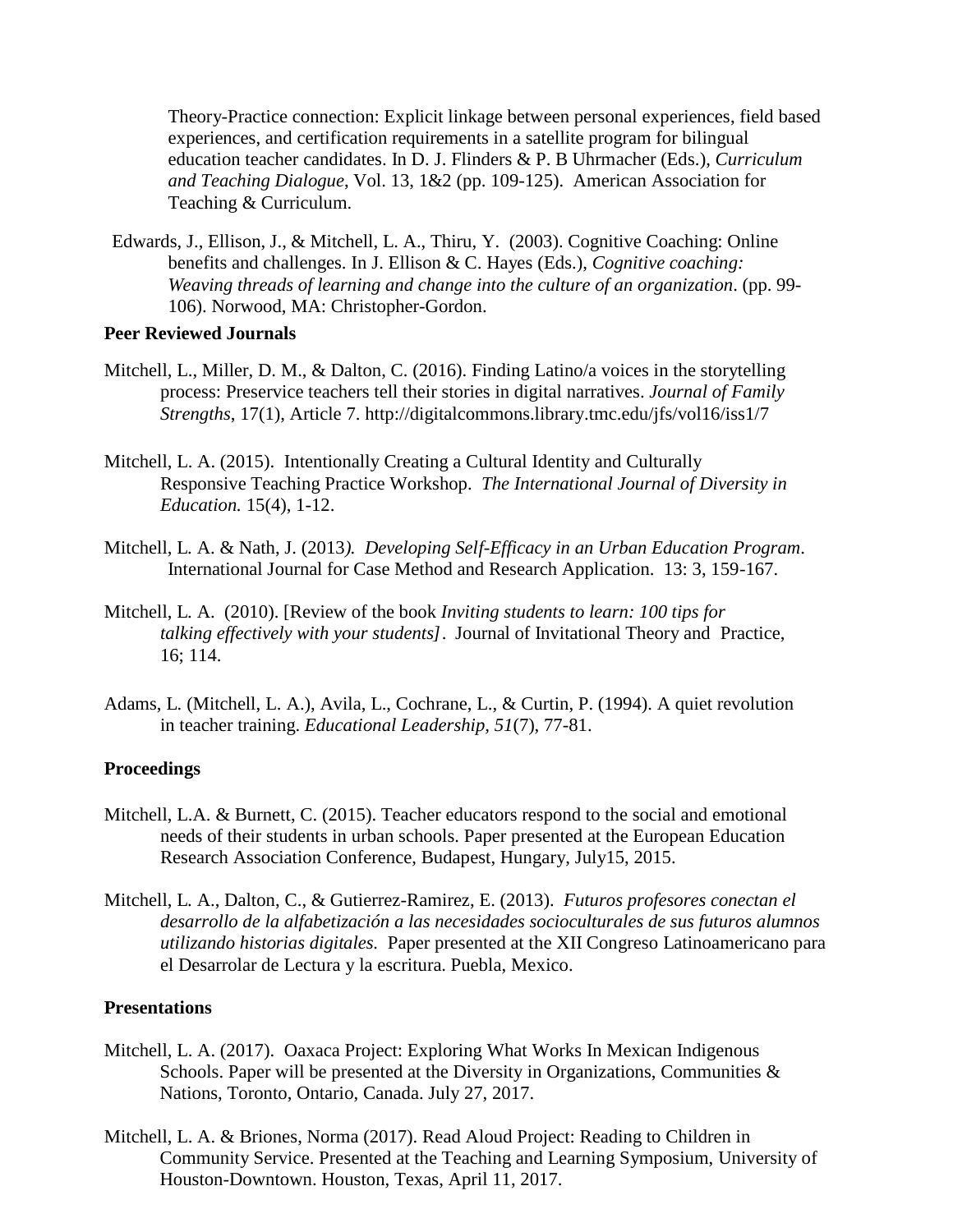- Mitchell, L. A. (2016). Oaxaca Project: Exploring What Works In Mexican Indigenous Schools. Presented at College of Public Service, Grants Projects Presentations, October 2016.
- Mitchell, L. A., Burnett, C., & Nath, J. (2015). Responding to the social, emotional, and academic needs of students in urban classrooms: A qualitative research study of culturally responsive teachers in an urban school. Paper presented at Association of teacher Educators Conference. Phoenix, AZ. February 15, 2015.
- Mitchell, L. A. & Nath, J. (2014). Increasing self-efficacy in teacher candidates early on in an urban setting. Paper presented at Association of Teacher Educators Conference. St. Louis, MO. February 16, 2014.
- Mitchell, L. A. & Nath, J. (2013). Developing Self-Efficacy in an urban education program. Paper presented at The World Association for Case Method Research & Application. Berlin, Germany, July, 2013.
- Van Horn, L., & Mitchell, L. A. (2013). Using picture books to engage English language learners in the literacy strategies. Presentation made at the 2013 Texas Association of Bilingual Education, Houston, TX. October 10, 2013.
- Mitchell, L. A., Castaneda, Lopez, P., Maldonado, M. (2013). *Digital Storytelling.* Presentation made at the 2013 Texas Association of Bilingual Education. Houston, TX. October 11, 2013.
- Mitchell, L. A. & Chen, I. (2012). *Cultural Identity Stories in Teacher Education. Presentation at the 11th Annual 2012*. Region 6 Texas National Association for Multicultural Education Conference, College Station, TX. April 28, 2012.
- Mitchell, L. A. & Chen, I. (2012). *Integrating Culture Identity Stories from Pre-Service Teachers in a Bilingual Education Program*. Presentation at the annual conference of the Consortium of State Organizations for Texas Teacher Education. (CSOTTE), Austin, TX. October 22, 2012.
- Mitchell, L. A. (2012). *Multicultural Efficacy: Preservice Teachers Use Reflective Practices to Develop Multicultural Competence and Efficacy*. Presentation at the Association of Teacher Educators (ATE), San Antonio, TX. February, 2012.
- Mitchell, L. A. (2011). *Preservice Bilingual Education Teachers: Developing Multicultural Efficacy, One Classroom at a Time.* Paper presented at the 2011 American Educational Research Association Annual Meeting, New Orleans, LA.
- Mitchell, L. A. (2010). *Developing Multicultural Efficacy in Preservice Bilingual Education Teachers,* Presentation at the annual conference of the Consortium of State Organizations for Texas Teacher Education, Houston, TX. October, 2010.
- Mitchell. L.A. (2010*). Intentionally Creating Culturally Responsive Classrooms.* International Association of Invitational Learning Conference; Columbus, OH. September, 2010.
- Mitchell, L. A. (2009). *Becoming Culturally Responsive Teachers in Today's Diverse*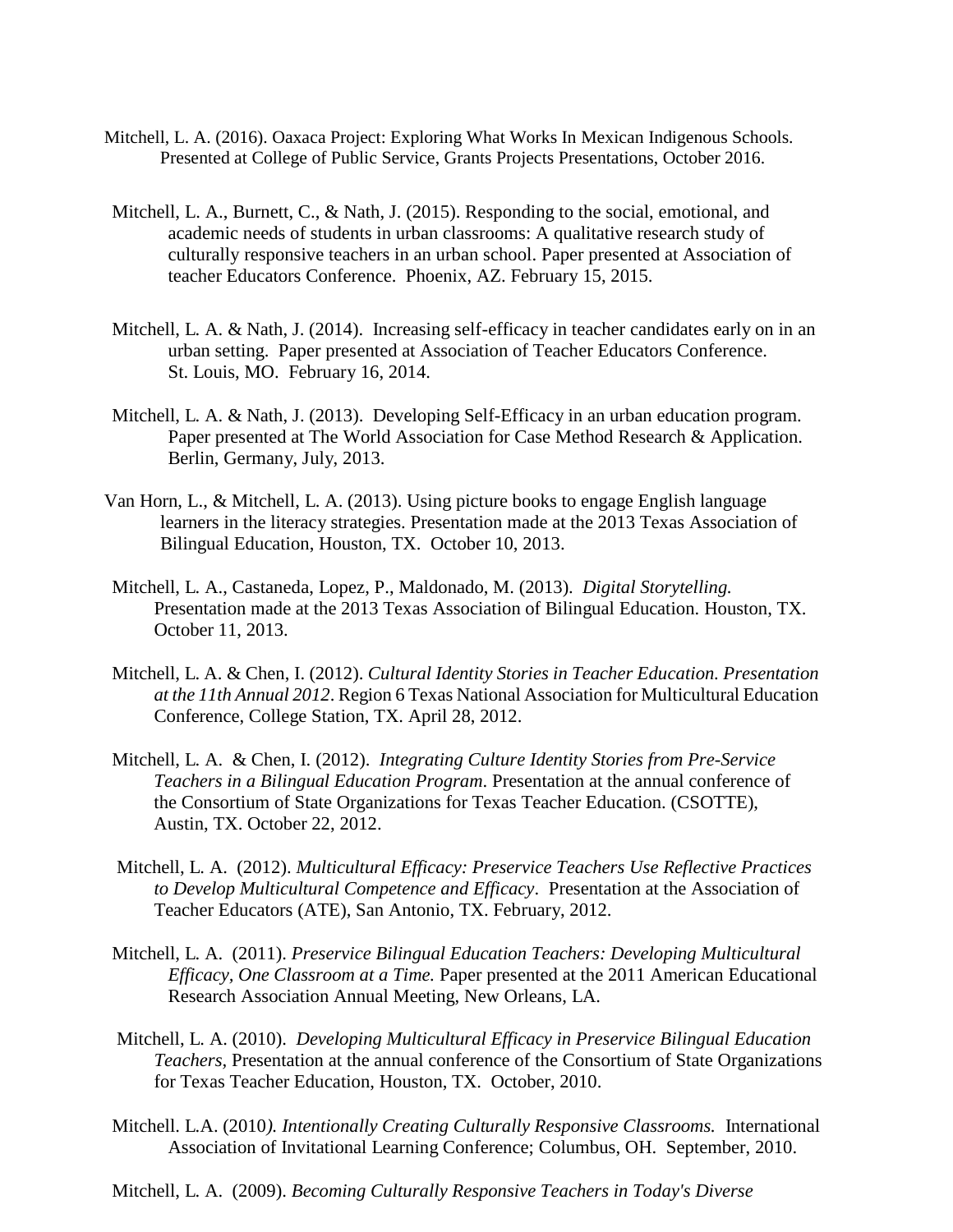*Classroom.* Paper presented at the 2009 American Educational Research Association Annual Meeting, San Diego, CA.

### **Workshop Presentations**

- Mitchell, L. A. (2017). Journal Writing in the Writing Workshop Process. Workshop presented to teachers in the Juvenile Judicial Alternative Education Program, Houston, Texas, May 16, 2017.
- Mitchell, L. A., (2014). *Intentionally Creating a Cultural Identity and Culturally Responsive Teaching Practice Workshop.* Workshop presented at Conference on Diversity in Organizations, Communities, and Nations. Vienna, Austria, July 10, 2014.
- Mitchell, L. A., (2013). *Learning Styles and Classroom Management Plans.* Workshop presented at the Teacher Enrichment Academy for the Jewish Federation of Greater Houston. Houston, TX Fall, 2013 and Spring, 2014.
- Mitchell, L. A. & Sack, J. (2013). Developing a classroom management plan in a culturally diverse classroom. Workshop presented at the Inter-Institutional Student Teacher Conference. April 11 and November 7, 2014.

### **Service to the University**

| University                                            |              |
|-------------------------------------------------------|--------------|
| Rank & Tenure Committee                               | 2016-Present |
| <b>University Grievance Committee</b>                 | 2016-Present |
| Hearing Committee Chair                               | Spring 2017  |
| Parking Violations Appeals Committee                  | 2016-Present |
| <b>Faculty Leave Committee</b>                        | 2015-2016    |
| <b>Library Committee</b>                              | 2014-2016    |
| <b>Assessment Committee</b>                           | 2014-2015    |
| Committee for the Protection of Human Services (CPHS) | 2012-2015    |
| <b>Parking Violations Appeals Committee</b>           | 2012-2014    |
| University Curriculum Committee (UCC)                 | 2011-2013    |
| <b>Safety Committee</b>                               | 2009-2011    |
| Department of Urban Education                         |              |
| Rank& Tenure Committee                                | 2016-2018    |
| Chair                                                 | 2016-2018    |
| <b>Bilingual Search Committee</b>                     | 2017-2018    |
| <b>CAEP Committee Standard I (Curriculum)</b>         | 2017-Present |
| <b>Curriculum Committee</b>                           | 2011-2015    |
| Chair                                                 | 2015-2016    |
| <b>Assessment Committee</b>                           | 2012-2015    |
| Chair                                                 | 2014-2015    |
| <b>Bilingual Committee</b>                            | 2009-2015    |
| Chair                                                 | 2013-2015    |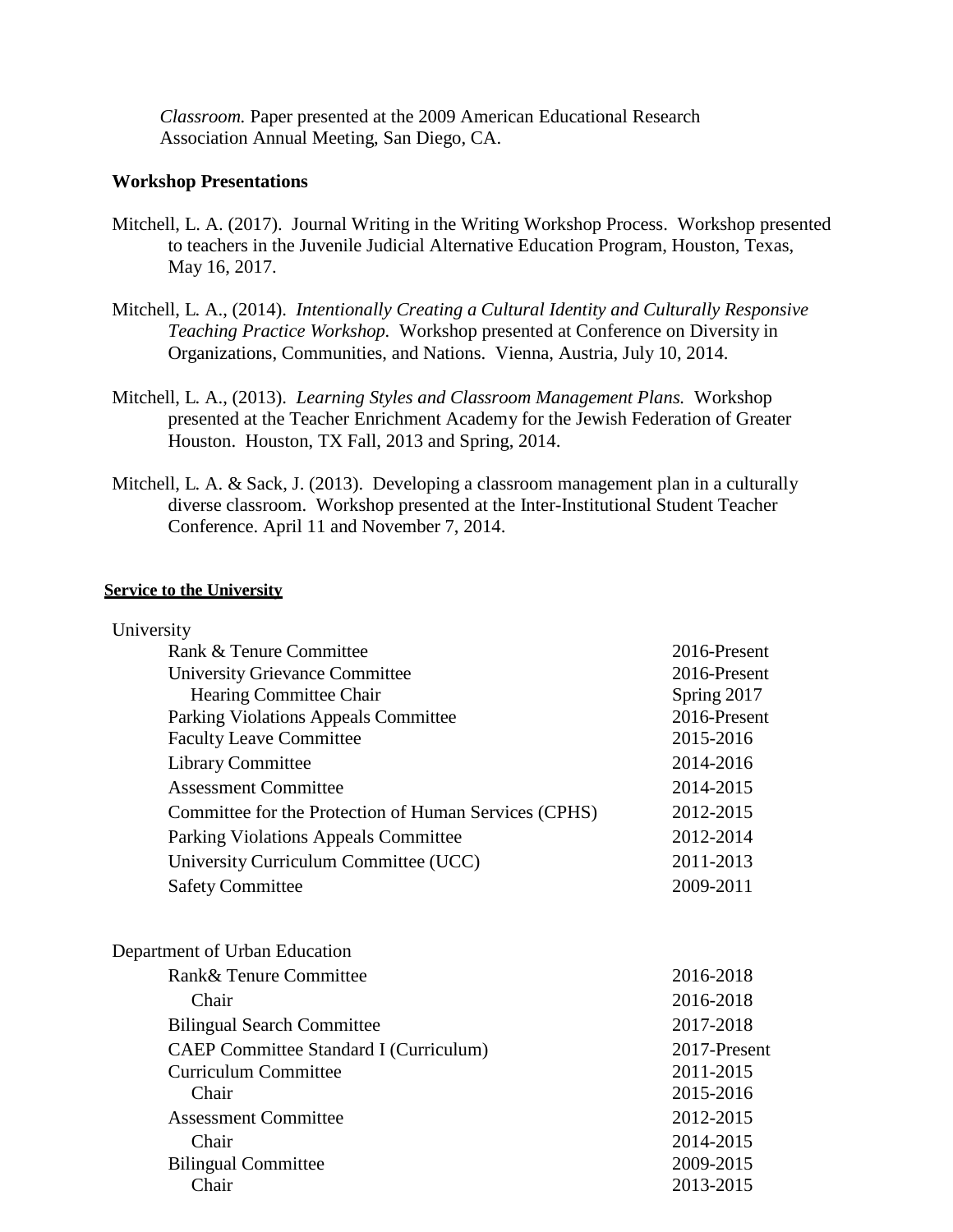| English Language Proficiency Standards Committee (ELPS)<br>Language Literacy Committee                                                                                                                                  | 2011-2015<br>2009-2012 |
|-------------------------------------------------------------------------------------------------------------------------------------------------------------------------------------------------------------------------|------------------------|
| <b>Service to the Community</b>                                                                                                                                                                                         |                        |
| House of Tiny Treasures: Foshee House<br>Family Literacy                                                                                                                                                                | Spring/Summer 2018     |
| <b>Wesley Community Center: Near Northside Initiative</b><br>The Writing Project                                                                                                                                        | 2017-Present           |
| Service Learning Project with Juvenile Justice Detention Center<br>And Juvenile Justice Alternative Education Program. Harris<br><b>County. Literacy Development Project</b>                                            | Fall 2017              |
| Service Learning Project: The Writing Project: Scroggins Elementary<br>After School Program, Houston Independent School District                                                                                        | Spring 2017            |
| Service Learning Project: Classroom Libraries and Read Alouds<br>UHD Partner Schools/Northwest Campus                                                                                                                   | 2014-2018              |
| Professional Development: Houston Independent School District<br>Preparing Teachers of Foreign Languages for the Classroom<br>Spain Teachers Workshop. Certificate in Urban Teaching.                                   | 2016-2017              |
| <b>Service to the Professional Community</b>                                                                                                                                                                            |                        |
| Diversity in Organizations, Communities, and Nations<br>Refereeing papers for publication in The Diversity Collection 3 American                                                                                        |                        |
| <b>Educational Research Association (AERA)</b><br>Proposal Reviews for AERA Conference,<br>Division G: Social Context of Education<br><b>Invitational Learning SIG</b><br>Social Emotional Learning SIG Urban Education |                        |
| <b>Invitational Learning SIG</b><br>Discussant: April, 2015                                                                                                                                                             |                        |
| Proposal Review for AERA Conference, April 2013<br>Division G: Social Context of Education<br><b>Invitational Learning SIG</b><br><b>Teacher Educator SIG</b>                                                           |                        |
| <b>Invitational Learning SIG</b><br>Discussant: April 30, 2013                                                                                                                                                          |                        |
| <b>Research Grants and Awards</b>                                                                                                                                                                                       |                        |
| Recipient Service Learning Mini Grant<br>\$2000 Award (Read Aloud Project and Classroom Library)                                                                                                                        | <b>Fall 2017</b>       |
| \$375 Award (The Writing Project)                                                                                                                                                                                       |                        |
| Recipient of Sylvester Turner Service Learning Grant                                                                                                                                                                    | <b>Fall 2016</b>       |

\$2500 Award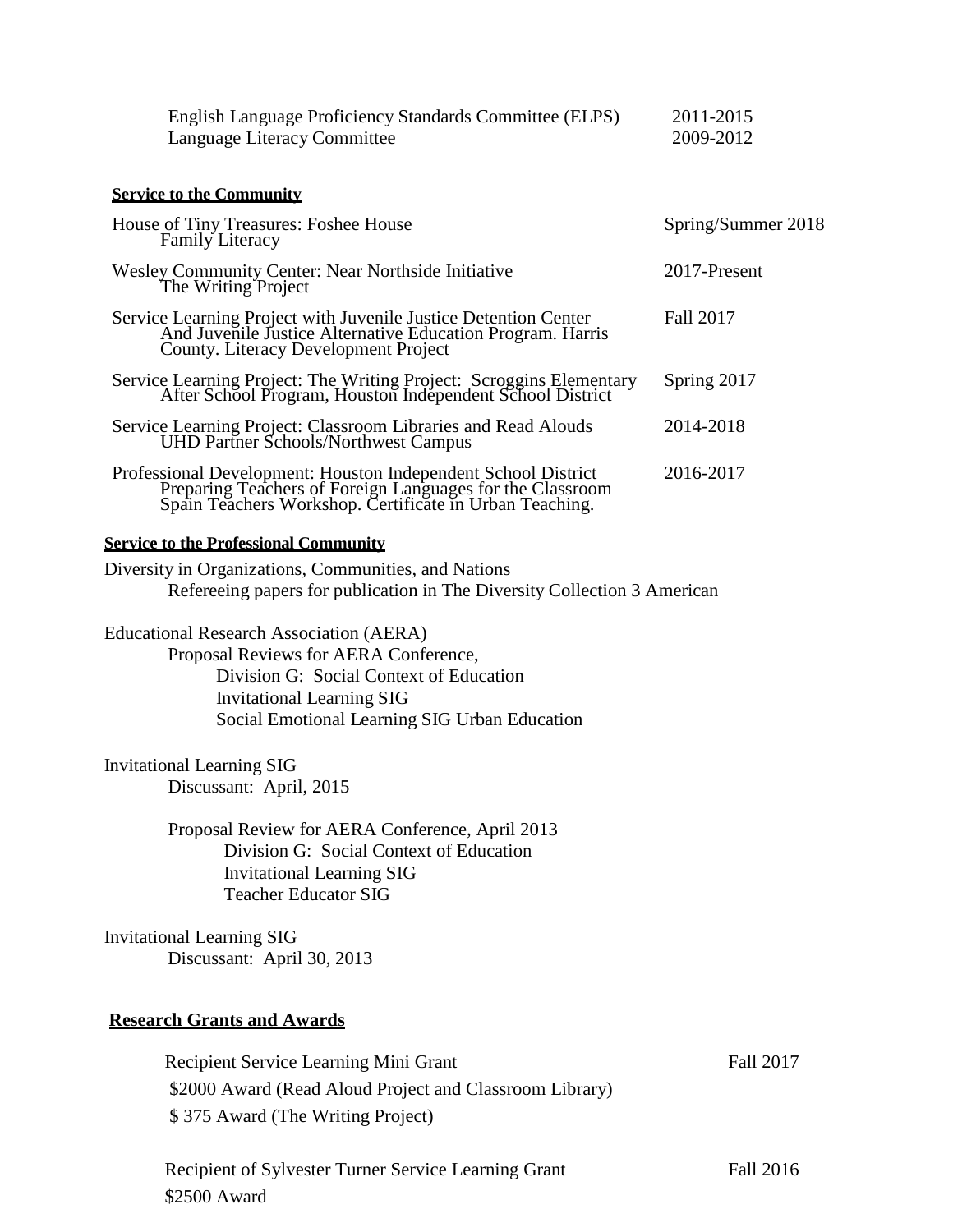| Recipient of Sylvester Turner Service Learning Grant<br>\$6495 Award                                           | Fall 2015   |
|----------------------------------------------------------------------------------------------------------------|-------------|
| Recipient of UHD Faculty Development Projects<br>2,379.00 For Oaxaca Bilingual School Project                  | Spring 2015 |
| Service Learning Grant<br>\$2,000 Award                                                                        | Spring 2015 |
| Recipient of UHD Faculty Development Projects<br>\$3.500 Travel Grant                                          | Spring 2014 |
| Recipient of UHD Faculty Development Leave Award                                                               | Fall 2013   |
| Recipient of the Ruth Landis Grant                                                                             | 2010-2012   |
| Institute for Social Innovation Scholarship Fellow<br><b>Fielding Graduate University</b><br>Santa Barbara, CA | 2009-10     |

# **Projects**

Research Study: Student Engagement: What Do Teachers Do to Have Students Engaged in the Learning Process? IRB Accepted May 23, 2017.

Research Study: Oaxaca Project: Exploring What Works In Mexican Indigenous Schools IRB Accepted May 31, 2016.

## **Employment**

| 2009-Present | University of Houston/Downtown: Houston, TX<br>Department of Urban<br><b>Education Associate</b><br>Professor                                                             |
|--------------|---------------------------------------------------------------------------------------------------------------------------------------------------------------------------|
| 1999-2009    | Spring Branch Independent School District: Houston, TX<br>Buffalo Creek Elementary: Assistant Principal<br>Second Grade Bilingual Teacher                                 |
| 1994-1999    | Alief Independent School District: Houston, TX<br>Landis Elementary and Youngblood Intermediate: First Grade Bilingual<br>Teacher/English as a Second Language Specialist |
| 1991-1994    | San Marcos Consolidated School District: San Marcos,<br>TX Bowie Elementary: Third Grade Bilingual Teacher                                                                |